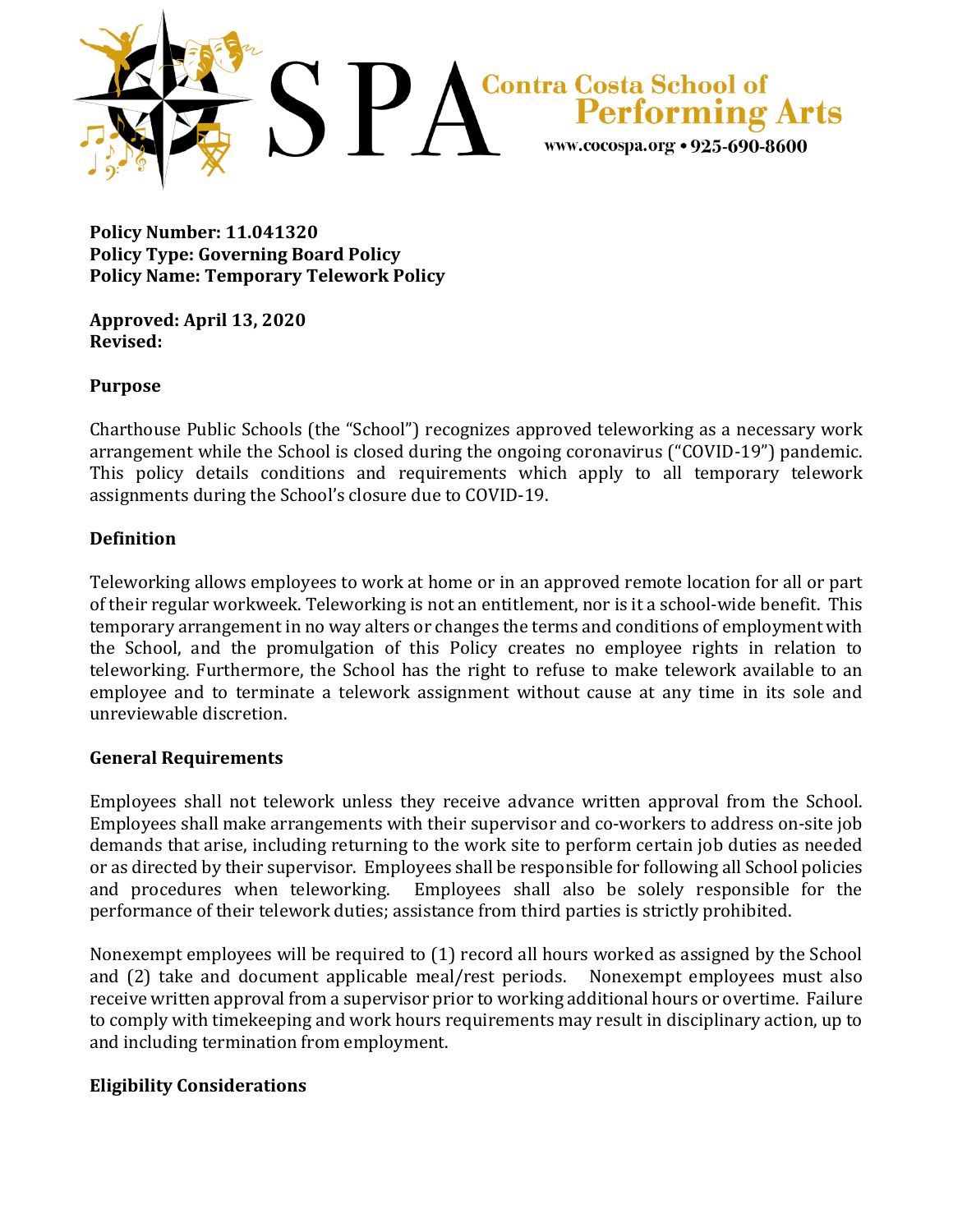Consideration will be given to employees who work in positions adaptable for telework assignments, particularly those who have demonstrated work habits and performance well-suited to successful teleworking. In the sole discretion of the School and its management, the following eligibility factors will be considered:

- The employee has a position where effective communication can be accommodated electronically;
- The employee's telework assignment will not be detrimental to the productivity or work quality of other employees or the effective operation of the School;
- The employee must be able to perform work from home or an approved remote location without distractions or unnecessary risk to the security of School data, records, networks, or confidentiality generally;
- The employee's equipment and software must meet the School's guidelines/standards, and the employee's needs for Information Technology ("IT") support must be minimal;
- The employee must be effective at working independently for extended periods of time;
- The employee has demonstrated or can demonstrate effective time-management skills by completing tasks efficiently and within any required deadlines;
- The employee must maintain connections with work groups or teams from their remote work location; and
- The employee has no recent or pending corrective or disciplinary actions.

# **Supervisor Responsibilities**

Supervisors managing employees who have been permitted to telework must effectively:

- Implement the telework policy/guidelines;
- Conduct remote supervision;
- Understand the technology and tools necessary for successful remote supervision; and
- Establish communication protocols with telework employees, including making continued efforts to involve teleworking employees in office/department events, messages, etc. as applicable to preserve teamwork.

Supervisors will assess each employee's progress on a telework assignment periodically to ensure the employee's compliance with telework requirements, and address any work-related issues, including completing evaluations and other performance management as appropriate.

### **Communication and Accessibility**

Employees and supervisors must determine how communication between the teleworking employee, the worksite, and/or other employees also teleworking will be handled. Employees shall keep their supervisor and as needed, their co-workers or other School stakeholders (e.g., students and/or parents), informed of their availability so these individuals know how and when to reach the employee during the employee's telework assignment. Employees must be accessible by phone and email at all times to their supervisor, co-workers, School stakeholders, and the School generally during assigned work hours. Employees must notify their supervisors if they leave their telework site during agreed upon hours, aside from applicable meal and rest periods. Employees must post their telework schedule on their calendar, including applicable meal and rest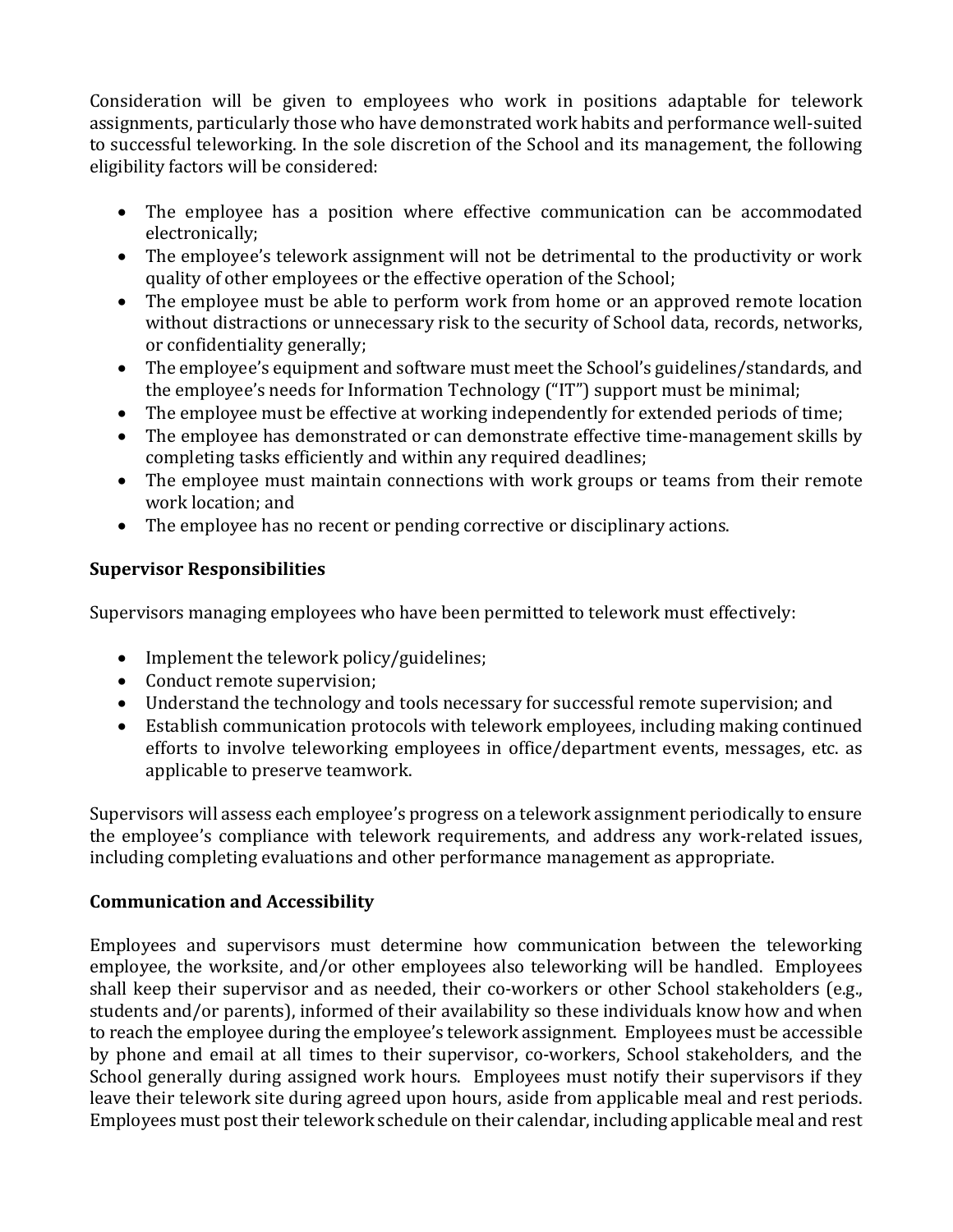periods. Employees must also remain flexible in their scheduling, and shall be available to attend staff meetings and other meetings as required by their supervisor.

#### **Safety**

The telework space is considered an extension of the School's worksite. Employees will have the same responsibility for safe practices, accident prevention, and accident/injury reporting as in the regular worksite. In case of injury, accident, theft, loss, or tort liability related to telework, the employee must immediately report the event to their supervisor and allow the School or its authorized agent to investigate and/or inspect the telework site as needed.

Employees are responsible for establishing and maintaining a designated, adequate workspace at their telework location. When the telework location is the employee's home, the employee is responsible for ensuring the location is safe (free from hazards and other dangers to the employee or equipment), clean, professional, and free of distractions (e.g., children, pets, electronic devices, etc.).

### **Supplies, Equipment, and Furniture**

The School will determine, with information supplied by the employee and the supervisor, the appropriate equipment needs (including hardware, software, modems, phone and data lines, facsimile equipment or software, and photocopiers) for each telework assignment on a case-bycase basis. The School will not provide office furniture for the workspace at home.

All necessary technology equipment will be supplied and maintained by the School, subject to availability. Equipment supplied by the School is to be used for work purposes only. Employees must sign an inventory of all School property and agree to protect the items from damage or theft. Employees shall not be entitled to reimbursement for their use of School property. Employees shall be held liable to the School whenever their wrongful or negligent act or omission causes loss, theft, disappearance, damage to, or destruction of School property. Upon cessation of a telework assignment, all School property must be returned to the School.

#### **Reimbursement**

The School shall reimburse employees for actual and necessary expenses incurred in the employee carrying out School business when such expenses are expressly authorized and preapproved by the School.

### **Information Security and Confidentiality**

Employees must never provide any third parties access to the School network or share network access passwords, and must comply with all policies and procedures related to information security and network access.

Consistent with the School's expectations of information security for employees working at the office, teleworking employees must ensure that their telework location is secure and communications provided or sensitive work performed from the telework location remain confidential, away from the presence of family members or guests. Any School materials taken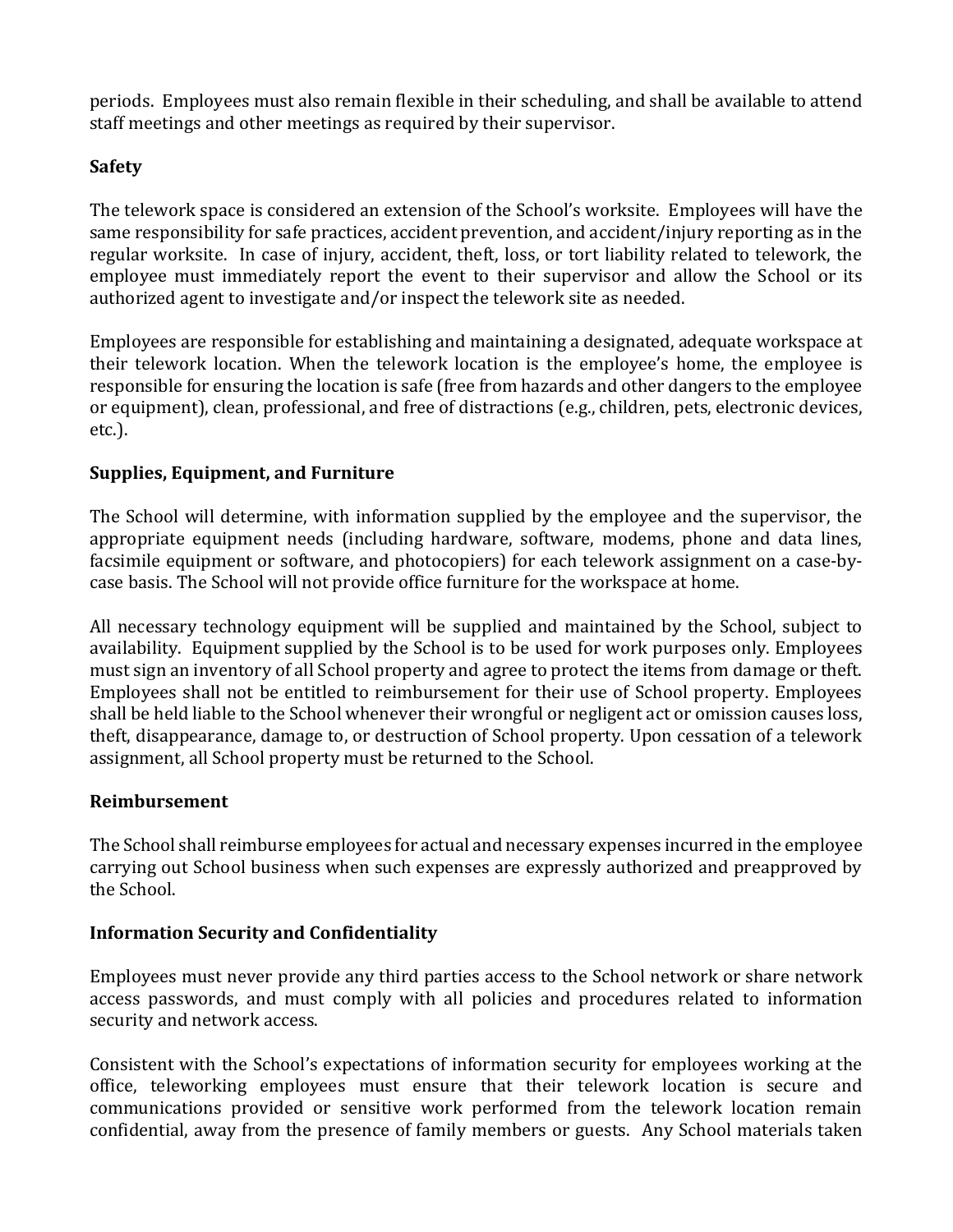home, such as confidential personnel or pupil records, must be kept in a secure space within the telework location and not be made accessible to any third parties, including the employee's family members or guests. Steps which employees may take to increase security of School materials/information include use of locked file cabinets and desks, regular password maintenance, shielding computer monitors, and any other actions appropriate for the position and the telework location.

## **Performance Standards**

Employees must maintain the same or an improved level of productivity and work quality while teleworking. If productivity and/or work quality begin to decline, the telework assignment will be reevaluated to determine if changes can be made or termination of the telework assignment is warranted. Telework allows a high amount of flexibility for an employee to complete their work in a timely and proper manner, and it is expected that employees will not abuse this opportunity by allowing their productivity or work quality to decline.

### **Professional Boundaries**

Employees must maintain appropriate levels of professionalism when interacting remotely with students and/or student's family members in full compliance with the School's "Professional Boundaries: Staff/Student Interaction" policy and as summarized below:

- Limit communications with students to issues involving School activities or classes only;
- Ensure professional communications with students by avoiding conversations of an overly personal, inappropriate, sexual, offensive, or indecent nature;
- Respect the privacy rights of students by ensuring communications and/or documents involving confidential pupil information are safeguarded appropriately;
- Maintain the same degree of formality as would be appropriate when working on-site, including in manner of speech, tone, method of communication, and appearance and dress, particularly when the employee may be communicating with students via video chat; and
- Continue to comply with any and all School policies, including enforcing appropriate student behavior and student discipline, child abuse and neglect reporting protocols, and prohibitions on harassment or other inappropriate conduct.

For a copy of the School's Policy, please visit the Employee Handbook. Employees who fail to demonstrate acceptable professional boundaries during a telework assignment may be subject to disciplinary action, up to and including termination from employment.

### **Evaluation & Duration**

Evaluation of employee performance during the teleworking assignment may include daily interaction by video, phone and/or email between the employee and the supervisor, and weekly face-to-face and/or video meetings whenever possible to discuss work progress and problems, as needed.

The School may modify or terminate telework assignments at any time, with or without cause or advance notice. Although not required, the School shall endeavor to provide seven (7) days' notice